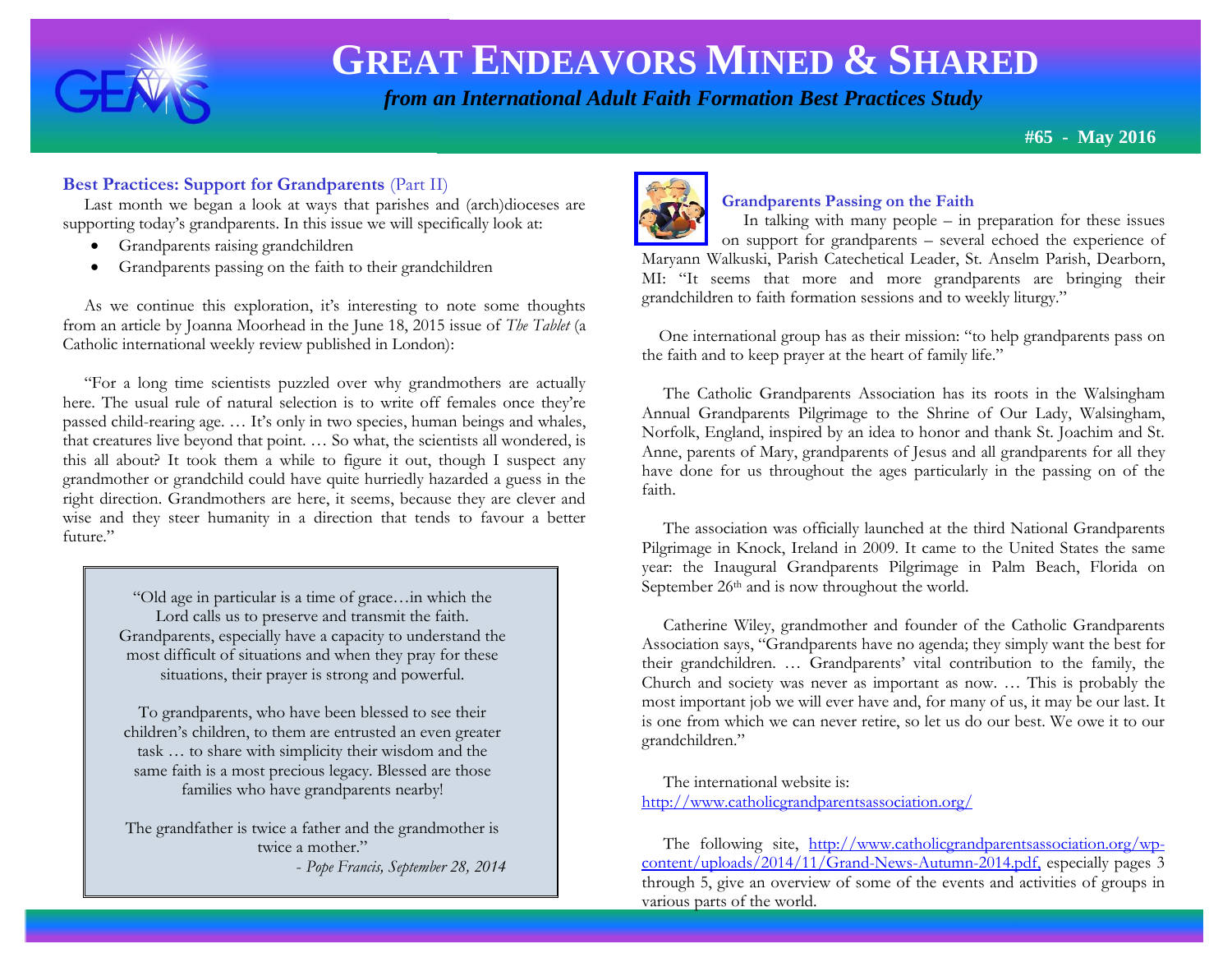# **GREAT ENDEAVORS MINED & SHARED**

#### **Prayer for Grandparents**

Lord Jesus, you were born of the Virgin Mary, the daughter of Saints Joachim and Anne. Look with love on grandparents the world over.

Protect them! They are a source of enrichment for families, for the church, and for all society.

Support them! As they grow older, may they continue to be for their families strong pillars of Gospel faith, guardian of noble domestic ideals, living treasures of sound religious traditions.

Make them teachers of wisdom and courage, that they that may pass on to future generations the fruits of their mature human and spiritual experience.

Lord Jesus, help families and society to value the presence and roles of grandparents. May they never be ignored or excluded, but always encounter respect and love. Help them to live serenely and to feel welcomed in all the years of life which you give them.

Mary, Mother of all the living, Keep grandparents constantly in your care, accompany them on their earthly pilgrimage, and by your prayers, grant that all families may one day be reunited in our heavenly homeland, where you await all humanity for the great embrace of life without end. Amen!

> - *Pope Benedict XVI, written in 2008 specifically for the Catholic Grandparents Association*



#### **Grandparents Passing on the Faith – another chapter of the Catholic Grandparents Association**

Celine Latorry, a grandmother from St. Margaret of Scotland

Parish, St. Clair Shores, MI, has always had a devotion to Saints Anne and Joachim. A couple years ago, Celine read about the Catholic Grandparents Association and began a chapter at her parish, the first chapter in Michigan.

 The group of grandparents from St. Margaret's – and surrounding areas – meet once a month, the fourth Wednesday after the morning liturgy. During these gatherings, the schedule includes:

- Praying the *Prayer for Grandparents* composed by Pope Benedict XVI
- Having a speaker or group discussion centered around a theme of spirituality, grandparenting, family and faith, etc.
- A sharing among the group around a specific question, such as:
	- o How did your grandparents affect your life?
	- o What does prayer mean to you? Does it influence your daily life?

 These presentations and conversations often spark ideas of things to share with their children and grandchildren.

In addition to the monthly gathering:

- Each grandparent has received a Prayer Journal. They are encouraged to keep a section for each grandchild – placing photos, listing their desires and needs as well as their favorite things and prayer request.
- They have created a Grandparent-Grandchild Garden at the parish, a place where they can work in nature together, a quiet place for them to come to together.

Some of the plans for the future include:

- Cultural Sunday: an opportunity to share their and other cultures with their grandchildren
- A day of reflection focusing on Saints Anne and Joachim, followed by a family picnic
- A pilgrimage to St. Anne de Beaupre' in Quebec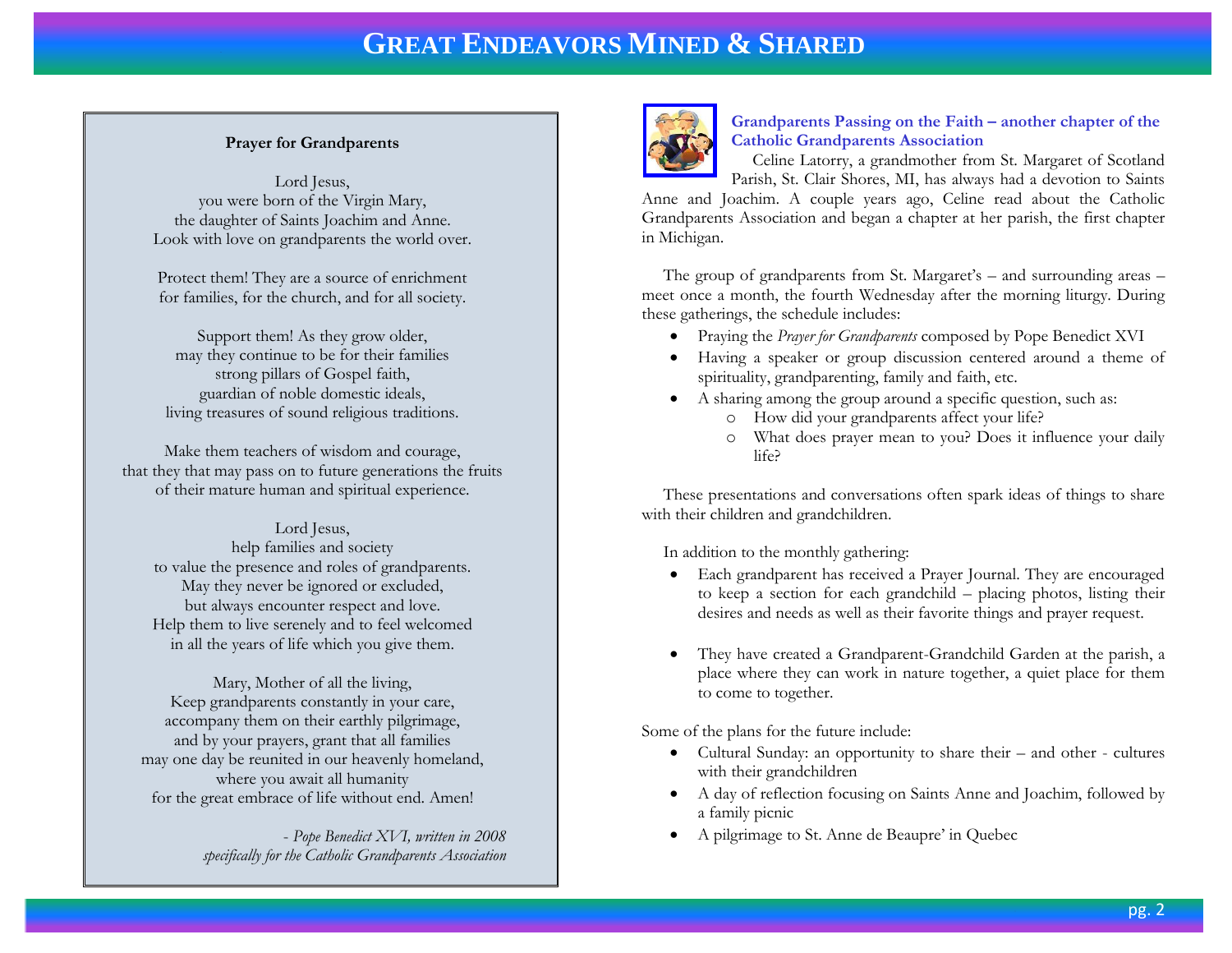

#### **Some Resources**

- *The Power of a Godly Grandparent: Leaving a Spiritual Legacy* by Stephen and Janet Bly
- *101 Ways to Love Your Grandkids: Sharing Your Life and God's Love* by Bob Barnes and Emilie Barnes
- *Please Pass the Faith: The Art of Spiritual Grandparenting* by Elsie Rempel

 "…do not forget the things your eyes have seen or let them slip from your heart as long as you live. Teach them to your children and their children after them."

*- Deuteronomy 4:9* 



#### **Grandparents Raising Grandchildren**

 There is a growing realization – among those in catechetics and pastoral ministry – of the needs of grandparents who are raising grandchildren. Susan Dazey, from St. Patrick Parish, Dubuque, Iowa, comments: "More and more grandparents are raising or help raise their grandchildren. Even if there is no official programming, parishes need to be aware of this and at least offer some support."

 Terry Humenik, pastoral associate at the Catholic Community of St. Jude, DeWitt, MI, responded to my request for ideas of what is being done: "I wish I had something to contribute but am certainly looking forward to what others share. We do have a few grandparents in the parish who have custody of their grandchildren for various reasons and we support them as we do other parents bringing children to religious education and sacramental prepration programs but we really don't have anything that celebrates or honors grandparent as a whole group who add so much to their grandchildren's lives. Many scriptures direct us to care for our elders and honor their wisdom. In these days when people live longer and can be a part of their grandchildren's lives it is important to recognize their contributions and gifts."

 Because of this realization, here's a few (of the many) things that are being offered:

 Mary George, director of evangelization at St. Rita of Cascia Parish, Chicago, IL, shares about a group that formed as they identified the need in the parish: "Many grandparents are supporting unmarried adult children who are pregnant or have a child. Perhaps they are parenting the grandchild themselves. We provide a support group for the grandparents called G.R.A.P.E.S. (Grandparents Receiving and Providing Encouragement and Support).

The group meets monthly to share struggle and stories. We also provide information about educational opportunities for their single parent child, bring in speakers to talk about how to file income tax, local services available for the child and the grandchild, etc."

 Transfiguration Parish in Marietta, GA, offers a support group for GRANDparents raising GRANDchildren which meets twice a month.

> "Young people need something stable to hang on to – a culture connection, a sense of their own past, a hope for their own future. Most of all, they need what grandparents can give them."

- *Jay Kesler*



#### **A Resource for Grandparents Raising Grandchildren**

 As I was gathering resources and practices for these three issues on support for grandparents, Gail Godfrey from Brisbane, Australia (whose program you will read about in next month's

issue) sent me a remarkable and supportive booklet: *Grandma, You Make Me Want to Touch the Sky! Help for Grandparents Raising Grandchildren by Paul Harnett,* Sally Frye and Andrew Wood. The chapters include:

- Raising a Grandchild
- Two Ways of Coping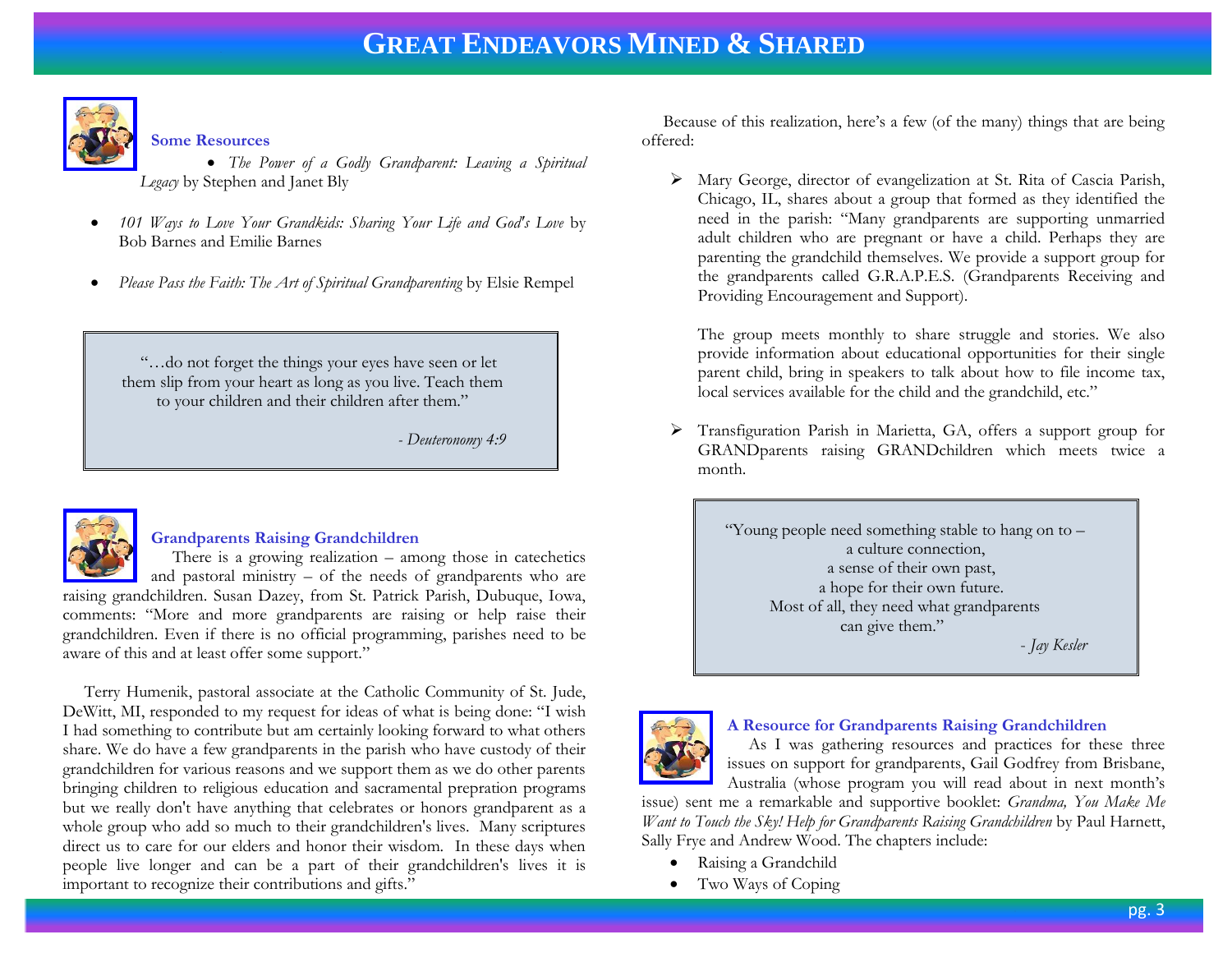- Caring for Yourself
- Soothing the Pains from the Past: Helping Grandchildren Heal
- The Challenges of Adolescents
- Working with the School

The booklet is available from: Time for Grandparents PO Box 2376 Chermside Central Q. 4032 Brisbane, Australia



**Several Online Sites which Provide Help and Ideas for Grandparents Raising Grandchildren:** Grandparents raising grandchildren <http://www.usa.gov/Topics/Grandparents.shtml>

- Grandparents raising grandchildren <http://www.raisingyourgrandchildren.com/>
- When you're a parent ... again [http://www.grandparents.com/family-and-relationships/caring-for](http://www.grandparents.com/family-and-relationships/caring-for-children/whenyoureaparentagain)[children/whenyoureaparentagain](http://www.grandparents.com/family-and-relationships/caring-for-children/whenyoureaparentagain)
- Grandparents as Parents [http://www.helpguide.org/articles/grandparenting/grandparents-as](http://www.helpguide.org/articles/grandparenting/grandparents-as-parents.htm)[parents.htm](http://www.helpguide.org/articles/grandparenting/grandparents-as-parents.htm)
- Grandparents Raising Grandchildren [http://www.aarp.org/relationships/friends-family/info-08-](http://www.aarp.org/relationships/friends-family/info-08-2011/grandfamilies-guide-getting-started.html) [2011/grandfamilies-guide-getting-started.html](http://www.aarp.org/relationships/friends-family/info-08-2011/grandfamilies-guide-getting-started.html)
- Creating a Family Childcare Agreement <http://www.a-better-child.org/page/888950>

"Grandparents are a delightful blend of laughter, caring deeds, wonderful stories, and love. - *Author unknown* 



# **The Role of a Grandparent**

 As we close this issue, some thoughts from Patricia H. Holmes, Ohio State University Extension, Preble County:

 "The experience of being a grandparent is unique for everyone. Grandparents often speak of the joy of being with their grandchildren. At the same time, grandchildren appreciate the fact their grandparents love them no matter what. For some grandparents, seeing grandchildren may be difficult due to divorce, remarriage, or geographic distance.

 Whether you are a grandparent, step-grandparent, or a grandparent raising a grandchild, you are an important person in your grandchild's life.

# **Grandparenting Styles**

 Although grandparents may express similar feelings about their experiences, the styles in which they grandparent can be different. Each person brings their unique self to the experience of grandparenting. Factors which may influence grandparenting styles include: culture, ethnicity, gender, race, family traditions, family structure, and personal history. Researchers who study grandparenting have identified various styles. These styles include family historian/living ancestor, the nurturer, the mentor, the role model, the playmate, the wizard, and the hero.

#### **Family Historian/Living Ancestor**

 As the family historian/living ancestor, grandparents share the stories of the past. These stories may be about relatives, important events, family traditions, the grandparent's own childhood or the grandchild's parent growing up. As the stories of the family are passed on, the grandchild gains a positive image of aging and their place within the family. Grandparents and their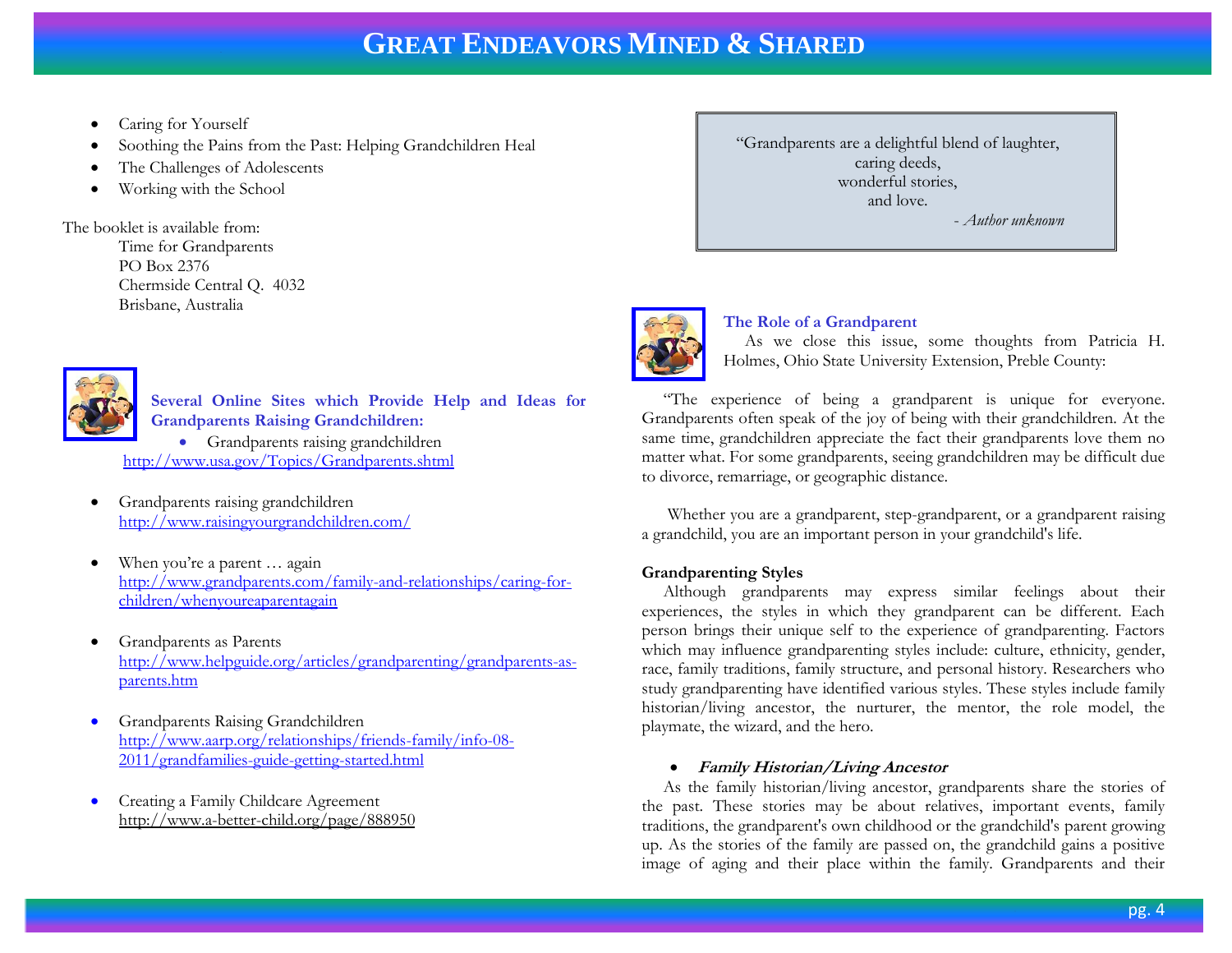stories can be the "glue" which keeps the family together and contributes to family identity.

#### **Nurturer, Mentor, and Role Model**

 Grandparents who serve as nurturers provide encouragement and support to the family in times of crisis. Whether serving as the babysitter, the chauffeur, the confidante, or the caregiver, the challenge is to find a delicate balance between encouragement and control. Grandparents mentor by teaching, sharing skills and talents, providing advice and listening to their grandchildren. As a role model grandparents provide grandchildren with examples of hard work and family loyalty. You may not realize the influence you have on your grandchildren until you hear them repeat something you said or imitate something you have done.

#### **Playmate, Wizard, and Hero**

 The next three styles invoke the tender emotions of grandparents. Many grandparents thrill at the opportunity to be a crony or playmate with their grandchild. They speak with enthusiasm of time spent reading books, playing games, and sharing mutual interests with their grandchildren. Grandparents also play the magical role of wizard. At young ages, grandchildren are mesmerized by tricks and will stare wide-eyed asking "how did you do that?" truly believing grandpa pulled a coin out of their ear. What a fun time to be a grandparent!

 Finally, grandparents also fill the role of hero. Although you may think of the word "hero" in a different way, grandparents who always listen and who are consistently available to provide support are heroes. Grandparents may be the one a child turns to when they carry a burden too big to share with anyone else or they may serve as an emotional safety net to an older child when making an important decision.

# **The Joys of Grandparenting**

 Grandchildren bring love, energy, optimism, laughter, activity, youthfulness, and purpose to the lives of grandparents. At the same time, grandparents provide maturity, knowledge, stability, and unconditional love to the lives of their grandchildren. Think for a moment about your own grandparents. Which of these roles did they fulfill in your family? Whether your experiences with grandparents were positive or negative, even if you never had the opportunity to know your grandparents, you can make a difference in the lives of your grandchildren. Take the time to develop a grandparenting style that best fits you. Then build a relationship with your grandchildren that you both can enjoy!"

> "Grandparents are the living memory of the family. They pass on the faith; they transmitted the faith to us."

> > - *Pope Francis, September 26, 2015 in Philadelphia*

#### **Some GEMS Wonderings**

 We just explored some of the roles of grandparents. Are there other people – in the lives of families, in the lives of our parishes – who take on some of the grandparenting roles for today's children? Single people; other family members; older members of the parish?

What might we, in our parishes, do to acknowledge them? to support "the grandparent hearts" of our many people?

- As parish leaders, can we encourage children to "interview" their grandparents, recording the stories? For instance:
	- o At First Eucharist time, ask grandparents about their First Communion.
	- o At Thanksgiving time, ask grandparents what they remember about Thanksgiving over the years.
	- o After a session on God's presence in difficult times, ask grandparents what got them through the hard times.

Check: [www.storycorps.org.](http://www.storycorps.org/)



# **More to come**

 More ideas – for the support of and the involvement of grandparents with their grandchildren - will continue in our next issue. Thanks, everyone, for sharing so many things that work –

opportunities and resources that respond to the life needs of today's adults.